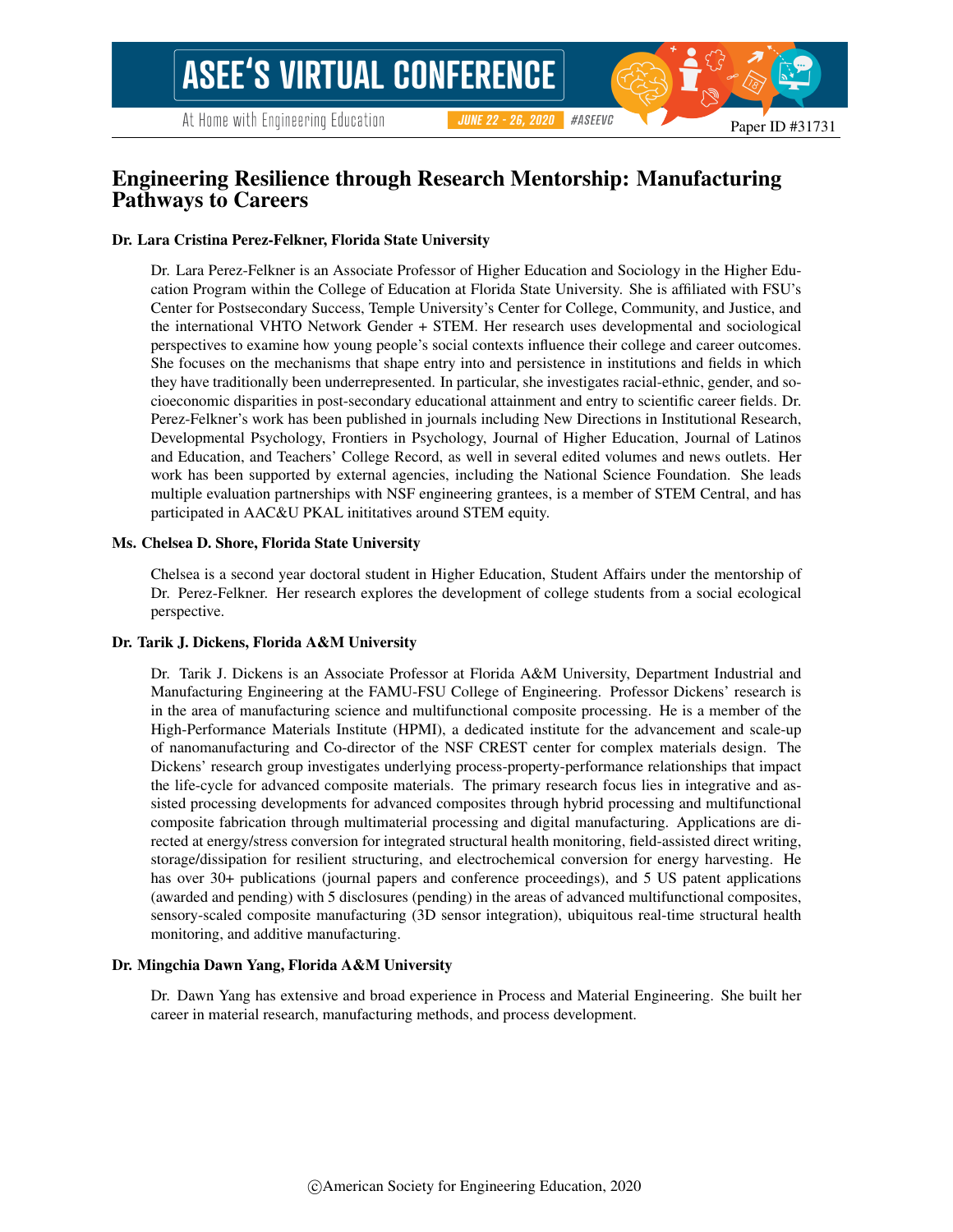### **Engineering Resilience through Research Mentorship:**

### **Manufacturing Pathways to Careers**

Without comprehensive systems change, the entrenched stratification of engineering by race/ethnicity and gender will not be meaningfully remedied [\[1,](#page-13-0) [2\]](#page-13-1). The STEM labor system continues to entice and attract underrepresented groups and communities to invest energy and time into fields that have been and continue to resist change, argue Scott and Elliot [\[3\]](#page-13-2). Pawley [\[4\]](#page-13-3) interrogates the engineering education research base to assert the importance of shifting to an intentional centering of the voices and experiences of women and underrepresented groups, to be more effective in achieving field, national, and programmatic equity goals. This paper draws on the systems knowledge of an interdisciplinary team (sciences in industrial/mechanical engineering plus sociology of higher education). More specifically, this paper reports on the collaborative examination of a testable and scalable ten-week summer intervention to enhance undergraduate students' material science learning and commitment [\[5\]](#page-13-4); notably, this student population is predominantly Black and nearly 50% female.

Why does it remain both essential and difficult to attract diverse students to engineering research and industry? McGee and Robinson [\[6\]](#page-13-5) argue the traditional discussion for diversifying STEM positions minoritized people of color as replacements in the mostly White STEM professoriate and workforce. They critique the common claim that underrepresented minorities are an untapped resource to improve capitalism as it ignores other reasons such as personal and professional efficacy. Building on their past research, they provide the following example to illustrate the experience of a Black engineering student in the United States: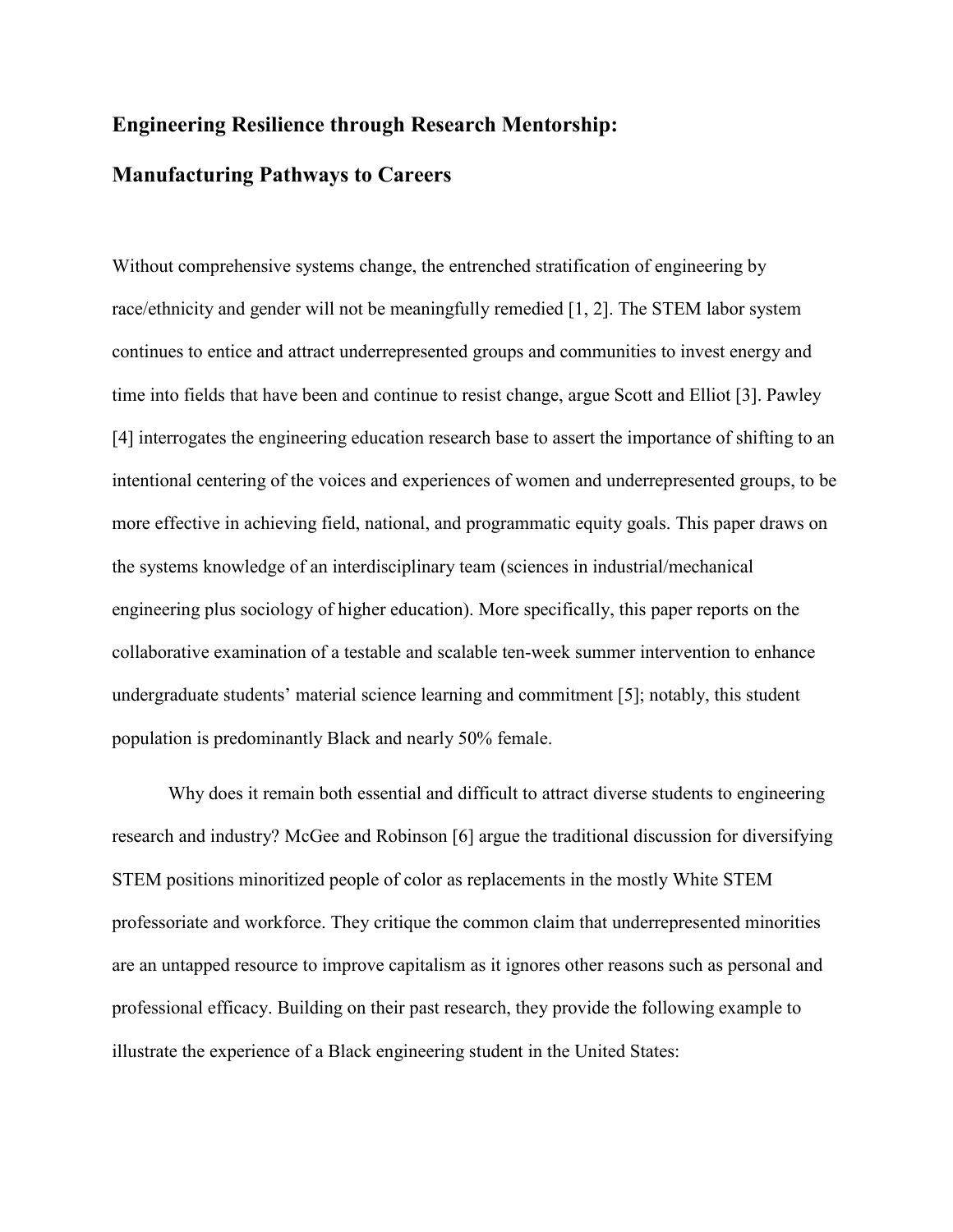*"…as a student, if you have a bad experience and you don't feel like your presence is even wanted, never mind improving the situation, you want out of the environment, because it's toxic. So take a person like me – I could do a lot of good around here. I don't want to be here. Not because I don't want to do any good, [but] because this has been damaging to my psych."*

*-Samuel* (pseudonym; *as cited in* McGee & Robinson, 2020, p. 4) Despite projected growth in engineering jobs, corresponding degrees earned among Black women have remained strikingly and persistently low, even as compared to their male peers. Although most research on women in engineering focuses on predominantly white institutions, recent research suggests women of color might have more success in Historically Black Colleges and Universities (HBCUs) [\[7,](#page-13-6) [8\]](#page-13-7). This manuscript develops an evidence base for *engineering resilience* among students of color pursuing undergraduate research in materials, undergoing intensive mentorship and training in how to become material scientists.

Such training may be especially important for students of color – and women of color specifically – because the difficulties and frustrations inherent in scientific research may be especially fraught for already marginalized students who have had to work so hard to belong and be seen as legitimate scientists and engineers [\[9\]](#page-13-8). *Resilience* refers to a student's ability to overcome challenges and setbacks, such as they might encounter in an intensive summer research program [\[10-12\]](#page-13-9). As a concept, resilience is typically referenced as a trait consistent with self-determination; a combination of skills, knowledge, and beliefs that enable self-directed and self-regulated achievement of goals [\[13\]](#page-13-10). Some argue resilience is malleable rather than an inherent trait, and can be trained [\[14,](#page-13-11) [15\]](#page-13-12). Ability-related beliefs have been shown to matter for persistence in race- and gender-segregated mathematics-intensive fields like engineering, and this may be particularly the case for Black men and women [\[16\]](#page-14-0).

Importantly, undergraduate research has been found to be a high-impact practice, as is the mentoring often associated with it [\[17\]](#page-14-1), predicting student success [\[18,](#page-14-2) [19\]](#page-14-3). Indeed, students with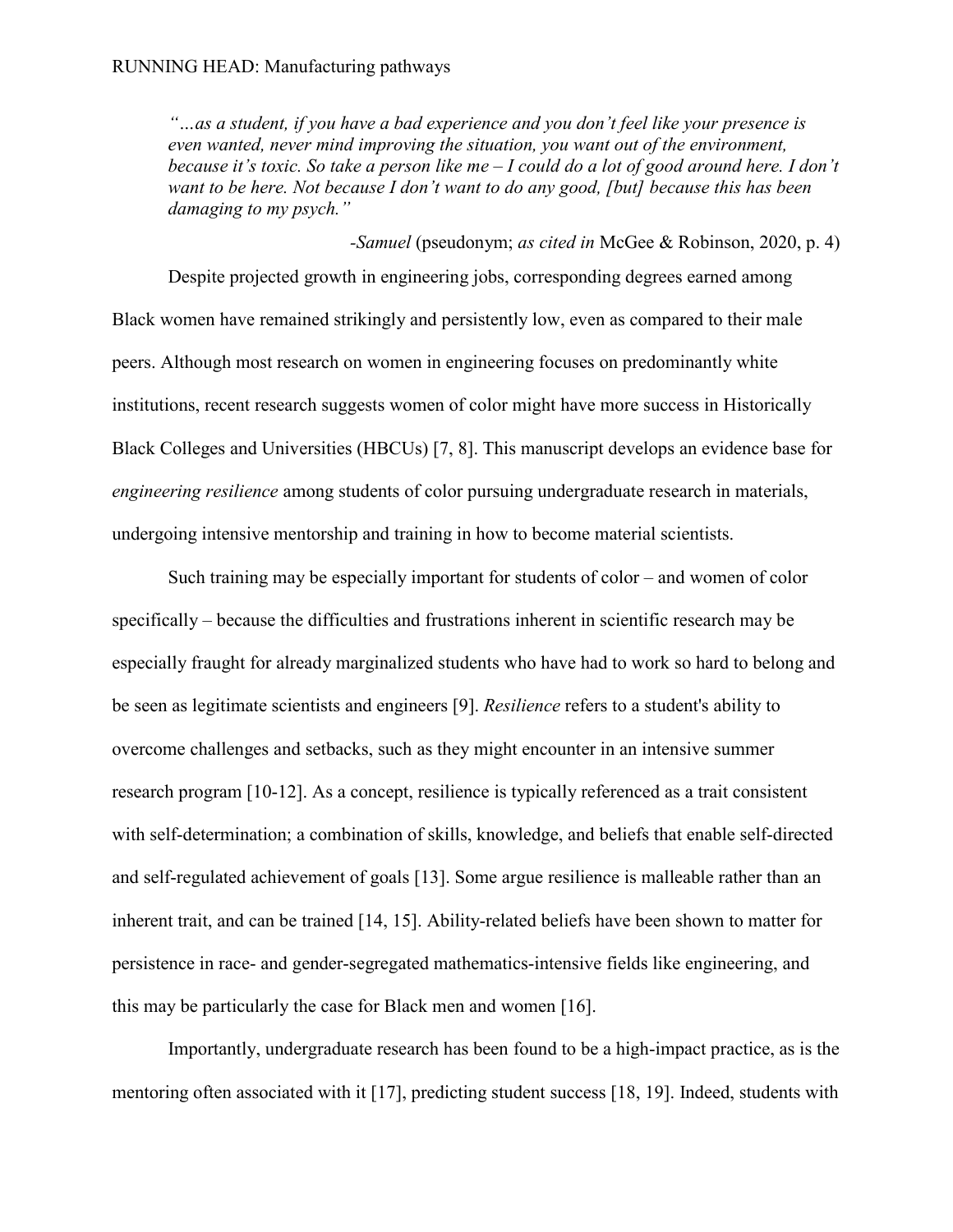mentors have higher GPAs, greater retention rates, and more courses completed on time. This paper builds on a mixed methods evaluation study of a series of funded undergraduate research cohorts, with a focus on a comprehensive ten-week research and training intervention in the summer of 2019. This intervention enrolled a predominantly underrepresented minority cohort of undergraduate students in material sciences research – chemical, industrial, and mechanical engineering – based at a "Southeastern HBCU." While Chemical Engineering (CE) is less gender-segregated than other engineering fields [\[20\]](#page-14-4), fewer women within CE pursue materials science specializations. Industrial engineering and mechanical engineering, in particular, have especially low rates of women nationally. We examine whether resilience could be engineered through structured and intentional mentored research. Using a mixed methods evaluation strategy to assess inputs, environment, and outcomes [\[21\]](#page-14-5), qualitative inquiry drew on 1) an affirmation writing exercise and 2) individual interviews with undergraduate mentees. Quantitatively, we draw on the results of pre- and post-test surveys at the start and end of the summer, measuring learning, science identity, and intent to persist in STEM fields.

### **METHODOLOGY – INTERVENTION AND DESIGN**

Eleven students mostly new to mentored undergraduate research as well as the HBCU research setting were selected to participate in a paid undergraduate research summer program. They were primarily rising juniors and seniors in college. At the start of the summer, students were given time to tour and explore campus research labs in multiple sites, with groups focused on materials science research. They were each assigned material-driven projects to train on, with clearly defined deliverables monitored regularly by the faculty directors of the program, with structured checkpoints over the course of the summer. These projects were bounded by the summer session but allowed opportunities for students who were local to continue into the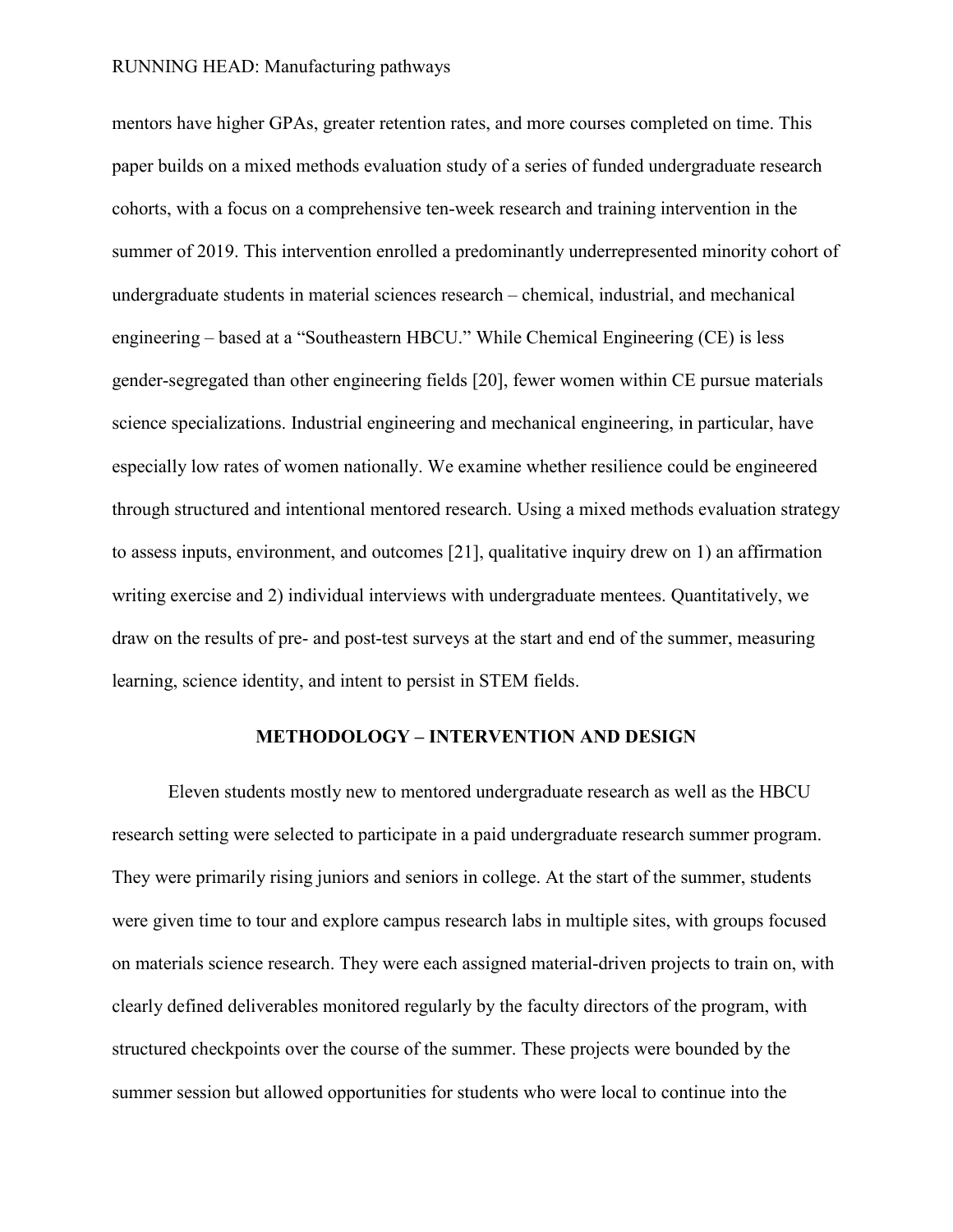academic year and for all students to resume work if they applied and were accepted to the institution's graduate school programs. In addition to their stipends and living costs (for those not in residence), undergraduate students participating in the program were offered free course training from the investigators and/or colleagues in advanced characterization, robotics, datasciences, entrepreneurship and industry training. The figures below detail the strategies and flow of the training.

- Introduction to Robotics
- Statistics and Design of Experiment
- 3D Printing 101

**Series Courses** 

- Introduction to Rheology
- Introduction to Advanced Manufacturing
- **Entrepreneurship Seminars**
- GRE Prep Course GRE Preparation Part 2 (Quantitative)
	- It is mandatory!
	- Register at TCC with session starting June 12.
	- Submit final grade report at the end of course

eckpoint Gate Review #1

Research

- Gate Review #2
- **Final Scientific Report**
- Poster Symposium
- Entrepreneurship Pitch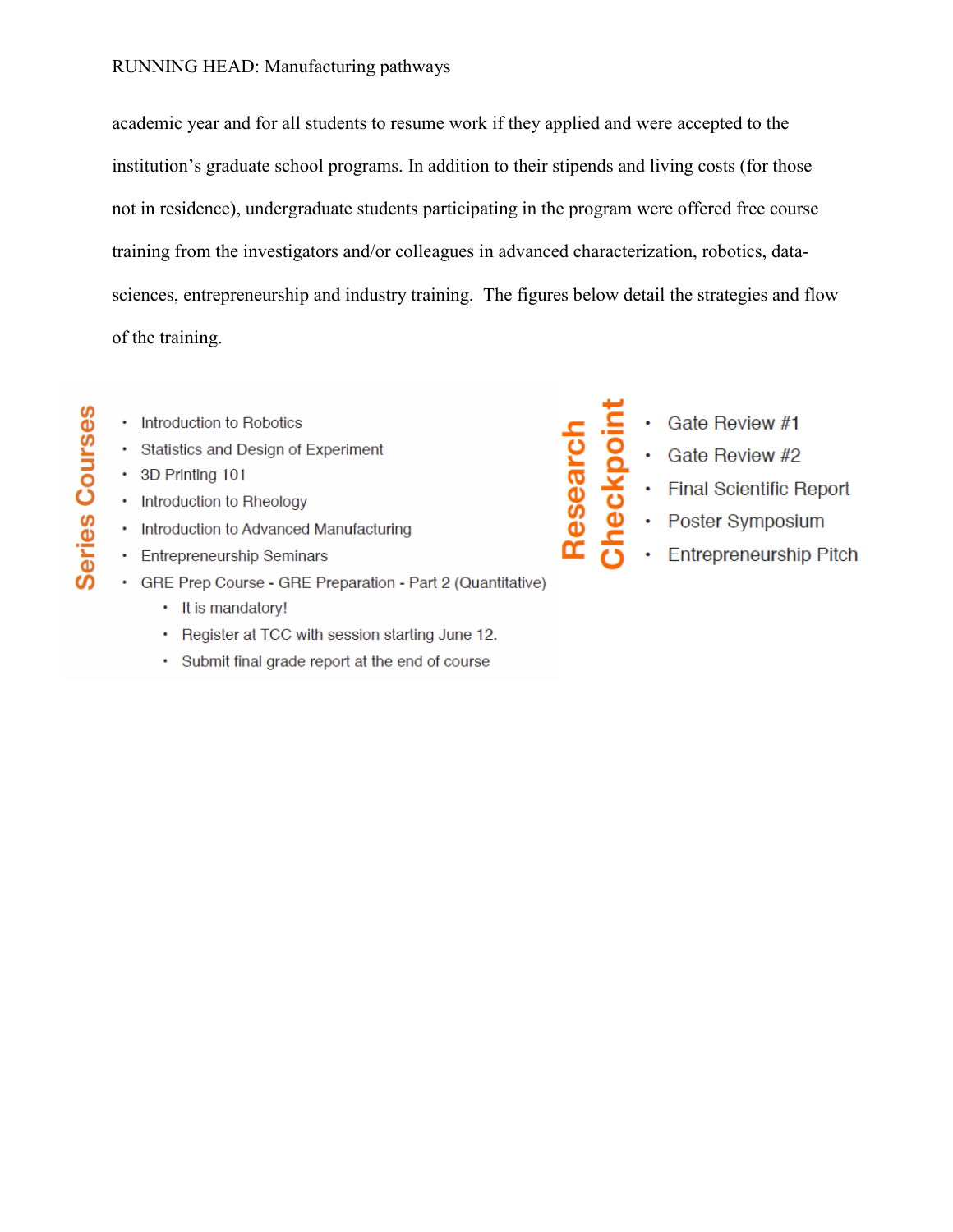# **Research Tips**



Mentored supervision was structured such that students received ongoing formative feedback through peer supports, graduate and postdoc mentors, and their faculty/investigator mentors (via weekly progress meetings). In the context of this intervention, mentoring was provided through structured feedback to further students' research designs and presented work – both oral and poster presentations. Students received formative feedback from these periodic reviews of their presentations to program faculty and students, using presentation templates that included a Penta chart and quad chart, widely used in top-tier institutes. The structural presentation and provided guidelines were intended to help undergraduate students become immersed in and develop their project in a timely manner. Further, this design aimed to provide a clear evaluation baseline for the whole group to see each students' progress with milestones. To prepare students for graduate school applications and readiness, students were also invited to participate in training workshops for fellowship applications and a paid GRE exam prep course.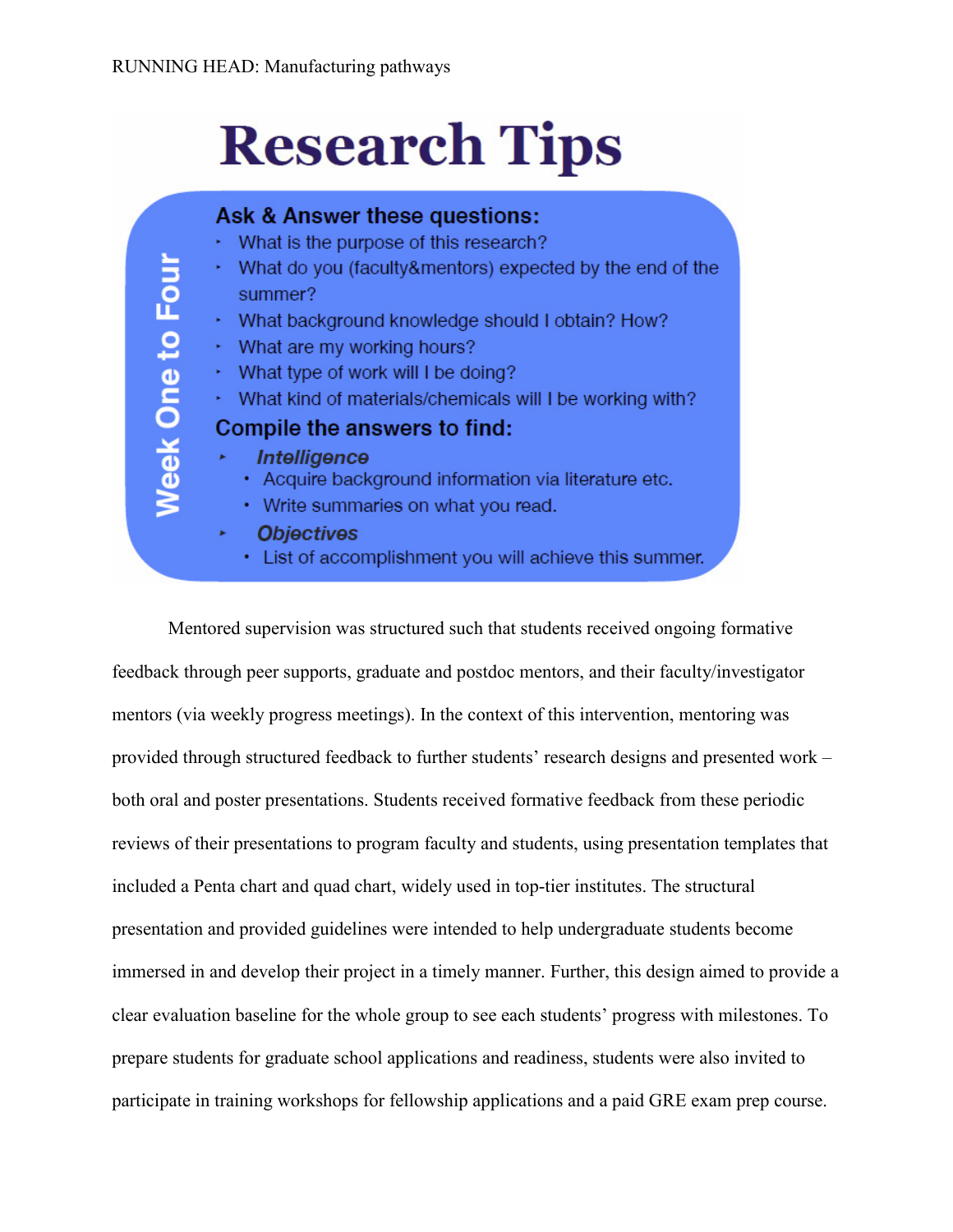Two formative, predominantly qualitative assessments were given mid-summer. First, an Engi-resilience training workshop run by the external evaluator was held in June 2019, including affirmation intervention on skill-career fit, drawing on best practices and published research [\[22,](#page-14-6) [23\]](#page-14-7). After a presentation and facilitated discussion, the eleven summer REU students were asked to "write a paragraph about how you are uniquely well-suited for success in materials science. It can be about your skills, interest, experience, perspective, values, or anything else." Individual interviews followed the subsequent week, between the developmental, research preparation and conceptualization period and the latter half of the summer, focused on execution.

From weeks five through ten, students were tasked with executing their projects, under the hierarchical mentoring teams of their graduate student and faculty mentor teams, which at times included postdocs and additional, peer undergraduate students. Developmental tasks for weeks five through seven consisted of the following: continued learning through literature review, documentation and validation of early findings, communication with mentors, motivation, and commitment to meeting their objectives. In weeks eight to ten, students were asked to provide more data and documentation, including visuals, polish their result description and discussion, including theoretical synthesis, and send drafts of their written report and final presentations to their mentors for feedback and revision –resembling a foundational learning scheme. The summer experience closed with a final presentation that is judged by a panel of academic engineers and industry professionals.

Pre- and post-surveys consisted of a series of items ranking confidence that they "can master the following subject matter" on a scale of 1 (least confident) to 10 (most confident). Subject matter for mastery was identified by the materials science team and included the following clusters: mathematics, applied and engineering sciences, materials application, product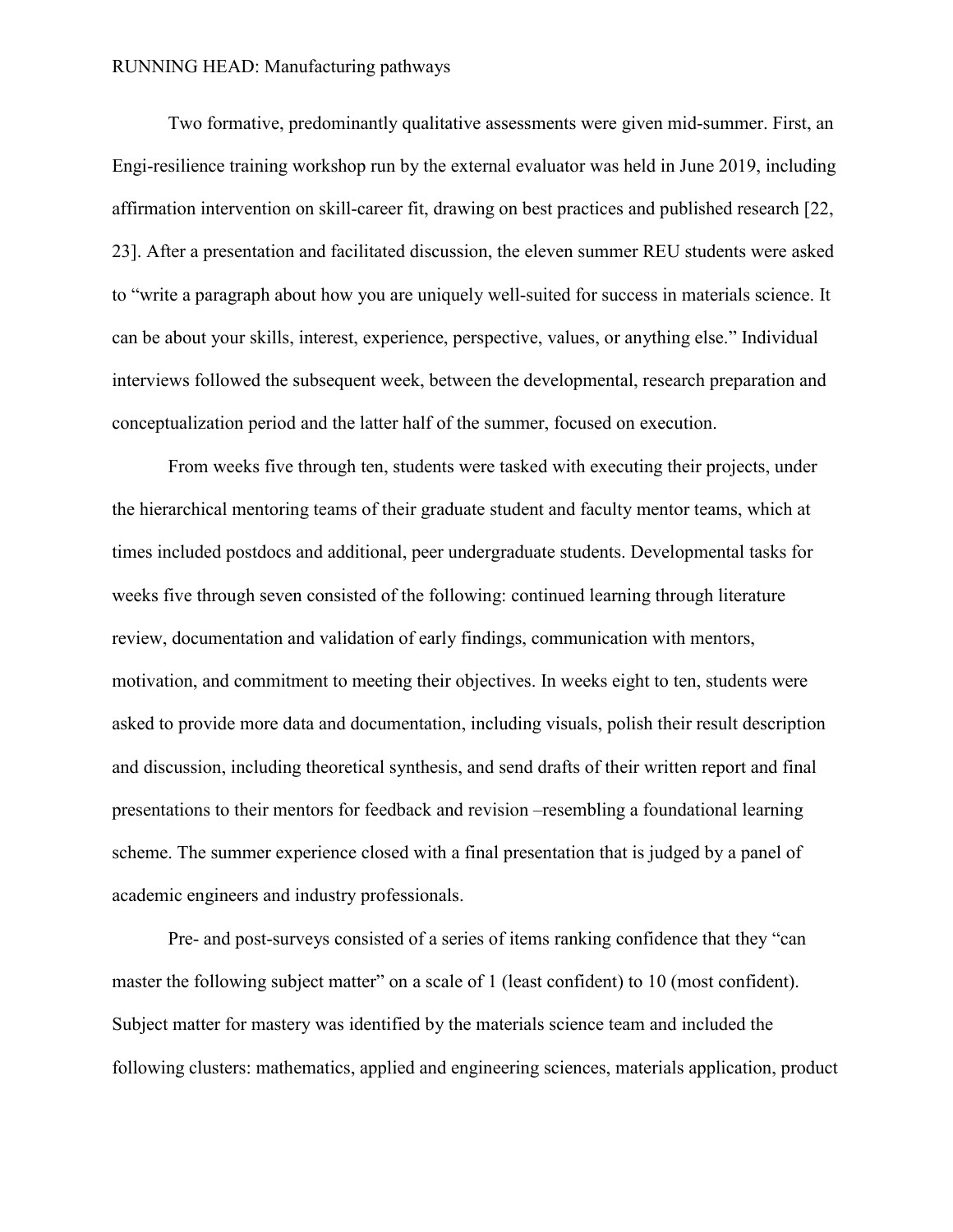design and development, process design and development, manufacturing process applications and operations, product system design and development, equipment/tool design and development, automated systems and control, quality and customer service, manufacturing management, and personal effectiveness. Additional background characteristics were queried as well, with a focus on learning goals and science/engineering identity. Factor analysis synthesized the engineering and materials science learning items into constructs.

Original data collection and analysis employed two sets of pre- and post-surveys assessing engineering learning, identity, and career commitment. In between the pre- and postsurveys, the evaluator observed students' participation in intensive materials research mentored by more senior scholars of color, led an affirmation training and writing intervention, and conducted and coded individual semi-structured interviews with all participants mid-summer. These 30-minute interviews were transcribed and inductively coded for themes, using open coding. T-tests were used to assess variation between students in the pre- and post-test means.

### **RESULTS**

**Learning gains and limitations**. Students were surveyed before the start of the summer as well as at the end of the summer, about their level of knowledge and skill in a series of areas relevant to material and manufacturing science. Given limited space with a mixed methods study, we report here only significant findings. Overall, the pre- and post-means were not significantly nor meaningfully different, although students' reported mastery of science and engineering skills did descriptively trend higher in most instances at the end of the ten weeks. The most significant differences, with positive t-test effects (of at least p<.10, given the small n), tended to be in practical areas around industrial engineering, entrepeneurship, and management – key intentions of the program's base department. Specifically, these included tool and equipment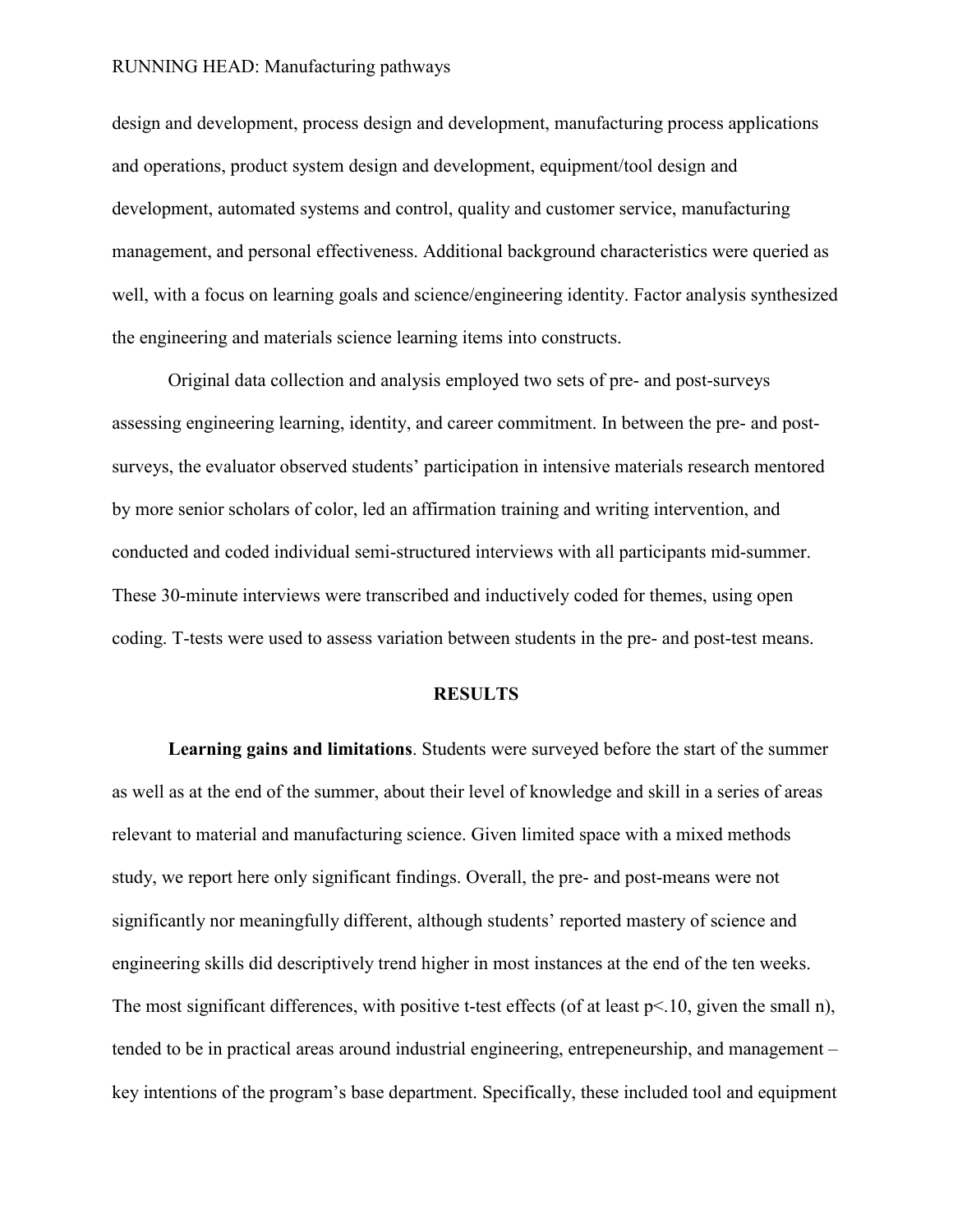selection (pre=7.91, sd=2.55; post=8.64, sd=1.43; 1-tailed sig<.09), power systems mechanics (pre=7.30, sd=2.54; post=8.00, sd=2.75; 1-tailed sig < 01); inspection test validation (pre=7.91, sd=2.63; post=8.37, sd=2.16; 1-tailed sig $\leq$ .06); fabrication processes (pre=7.19, sd=2.36; post=8.73, sd=1.01; 1-tailed sig<.02), CAD application (pre=7.91, sd=2.67; post=8.46, sd=2.66; 1-tailed sig<.03), simulation engineering (pre=7.64, sd=2.62; post=8.82, sd=1.33; 1-tailed sig<.03). No significant differences were found in a negative/declining mastery direction.

### [INSERT TABLE 1]

In a few cases, there were modest but statistically insignificant decreases, such as with knowledge of welding (pre=7.73, sd=2.69; post=7.45, sd=2.54) and heat transfer (pre=7.54, sd=2.54; post=7.09, sd=2.59). These mostly null and occasionally declining patterns in confidence likely reflect increased awareness of the field, and their limited experience compared to the graduate student and faculty mentors. While the author team observed their displays of confidence at the end of term presentations and the students did indeed present and move towards publications on the results of their research findings in regional and national presentations following the summer research, their awareness of the depth of the fields they were entering did appear to increase, as several discussed in the formal individual interviews as well as in more informal discussions and observations with the students.

Notably, in the initial pre-test surveys, students' open-ended responses about their intended learning gains tended to be quite broad. Responses ranged from the general "I hope to enhance my research knowledge and additive manufacturing knowledge, and I am to be able to present a research poster to the best of my ability" to the most specific being "I want to learn how to use various software like CAD, lean, 5s, how to be able to understand systems to optimize them. I hope to network with the young minds here and with the faculty and mentors to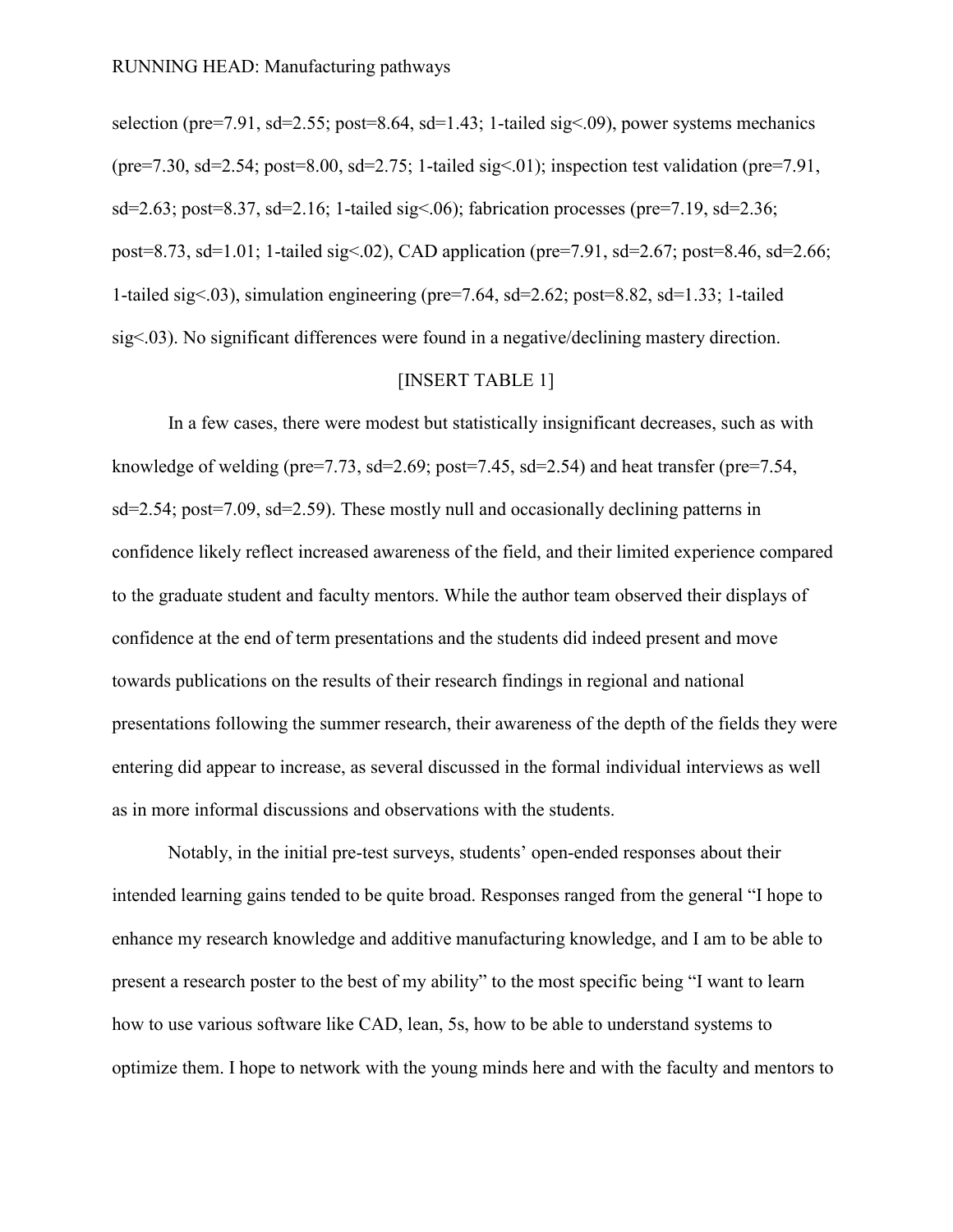broaden my experience." It seems that while their mastery of materials science and engineering grew from a limited baseline at the start of the summer research experience, the setbacks and challenges they encountered in the lab and the depth of knowledge they discovered in their courses and literature review might have adjusted their interpretation of what it takes to master one of these areas. We observed this in past cohorts of this program's summer research experiences and adjusted accordingly, structuring the program to allow for initial weeks focused on learning and qualitative, formative reflection before being fully immersed into independent but mentored laboratory research.

**Resilience.** At the end of the summer, in addition to the surveys assessing learning gains in specific engineering areas, we also inquired about how they overcame challenges and about their future plans in relation to further study in areas adajacent to materials science. During the June 2019 Engi-resilience workshop, students indicated alignment between their identity and their engineering interest. The following responses were selected to represent the range of their perspectives. Given research evidence on the efficacy of such affirmation exercises, a pre-test was issued before this intervention and a post-test was issued at the end of the summer, showing gains in most areas of learning as well as in their engineering identity, particularly in how it aligned with their identities as students of color, women, and/or in fitting with their interests and formative experiences.

Notably, a consistent theme was resilience. These were not students who had consistent and early exposure to engineering knowledge and training – none of the 11 students interviewed and surveyed self-identified as having childhood training and passion for engineering as a specific career field or discipline of study. Two example narratives are included below.

*African American female student: inquisitive and 'unyielding drive'*: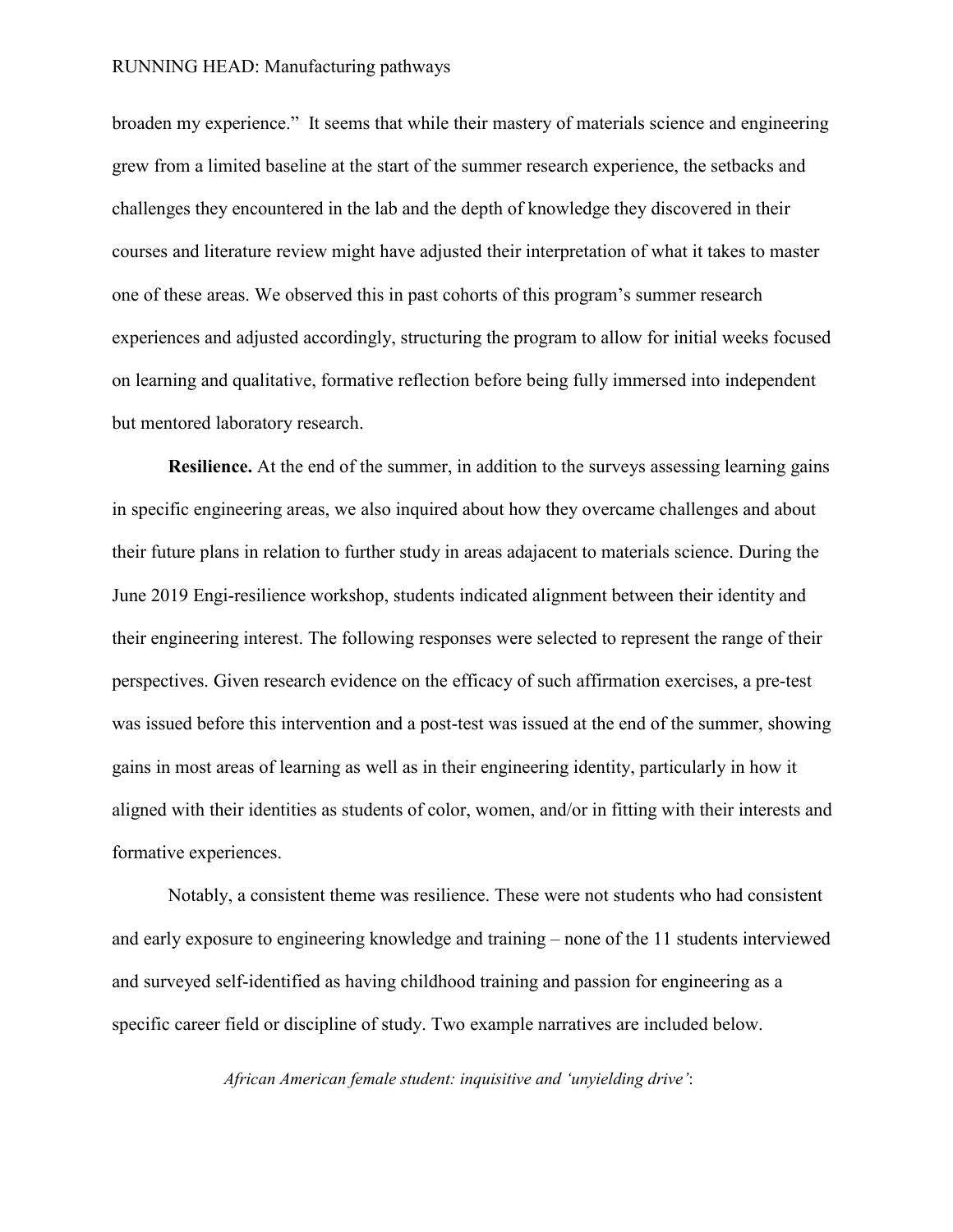"I have always liked building things and taking them apart. I always ask 'why' questions which tend to lead down rabbit hole of knowledge.... I am self-motivated to succeed and have worked hard with a clear goal in mind. I am a determined to write my own destiny. I push boundaries and ask whys, until I understand the answer. I relish in opportunities that provide stepping stones and have been continually, successfully, setting myself up for the future in every step. I have to do this, to dream and to take with me all of these experiences. What makes me different is my unyielding drive."

*Underrepresented male student: self-confidence, hard work, and validation.* 

"I'm uniquely equipped for a career in material science because of my [recent] background in [*redacted*] engineering. This is predicated on experience with using biocompatible polymers and is the thing that I've worked the hardest on in my life. This past year I've been pushing myself outside my comfort zone of [natural science] into engineering and I'm seeing my hard work come to fruition. It all came from my believing myself, and I would have never made this much progress without believing myself. I have CEO's and world famous scientists telling me that I have a good idea and that's something I would have never dreamed would happen."

Across the qualitative component of the study, students reflected on motivation ability to push themselves "outside of their comfort zone" and – when present – family and community supports as key factors to their short-term and intended longer-term engineering success.

### **STUDY SIGNIFICANCE**

This multi-method evaluation study sought to examine engineering resilience among students of color during a ten-week summer intervention program. Using a series of qualitative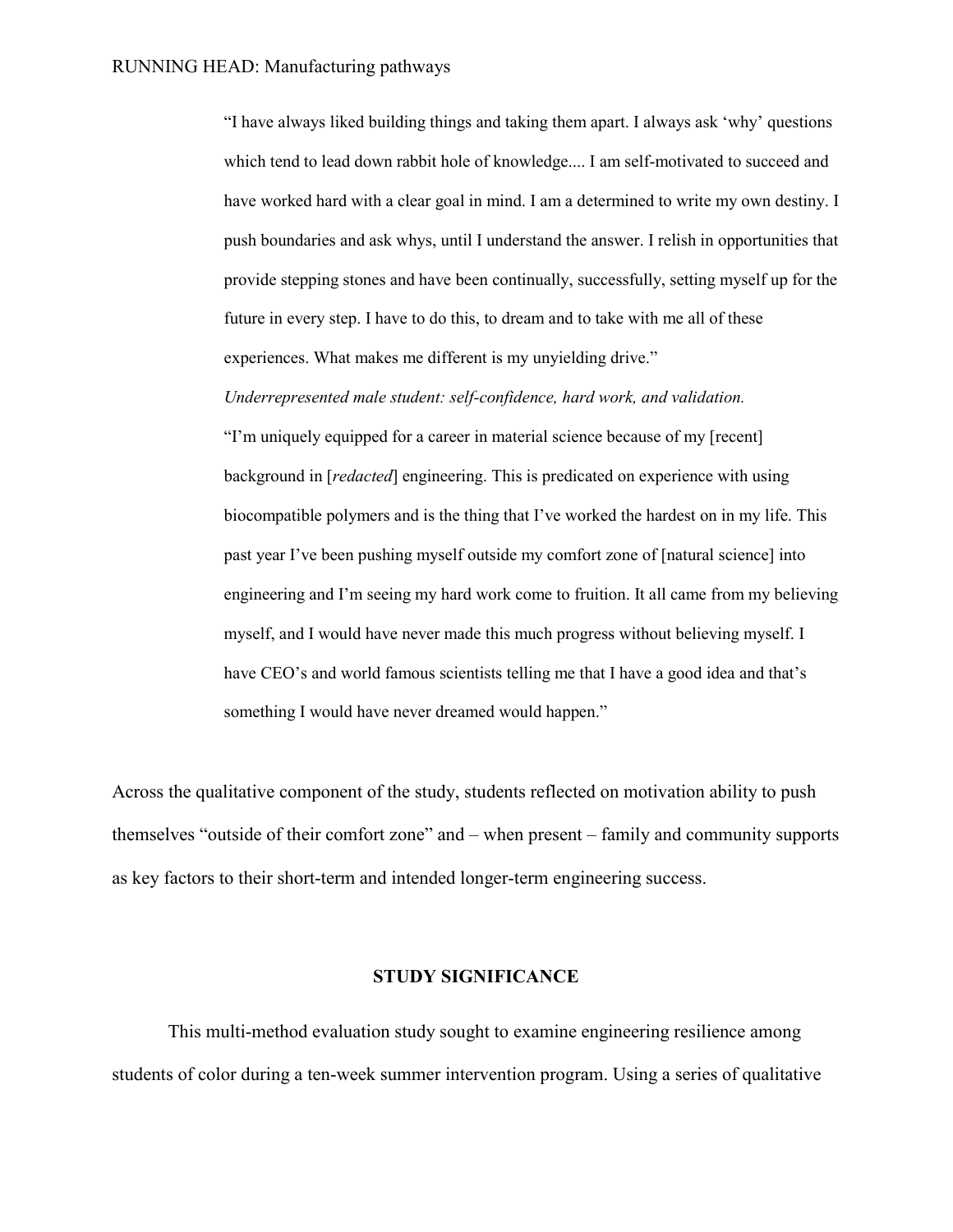and quantitative approaches detailed above, we examined the experiences and learning gains of a cohort of intersectionally diverse HBCU engineering students. As noted earlier in this paper, there has been debate in the research literature about the degree to which resilience is a static trait versus a malleable one that can be trained and developed through mentored support [\[14,](#page-13-11) [15\]](#page-13-12). We measure resilience through individual interviews with students halfway through a summer intervention using mentorship and undergraduate research – two high-impact practices – and through the measured gains in their assessments of their ability in topical areas of manufacturing science, as measured by the results reported in Table 1. As noted earlier, these assessments of ability have been shown to matter especially for the success of Black men and women in engineering and other mathematics-intensive fields [\[16\]](#page-14-0). While we do not have a comparison case with which to directly assess the contribution of the diverse and rich communities of support as found in HBCUs, where our study was situated, case studies comparing sites which intentionally serve diverse students would further advance the field of knowledge on STEM resilience among students of color. As such, our research findings suggest the value of validating, affirming, and fostering the skill development and confidence of HBCU students pursuing materials science and engineering, manufacturing a resilient and robust engineering workforce.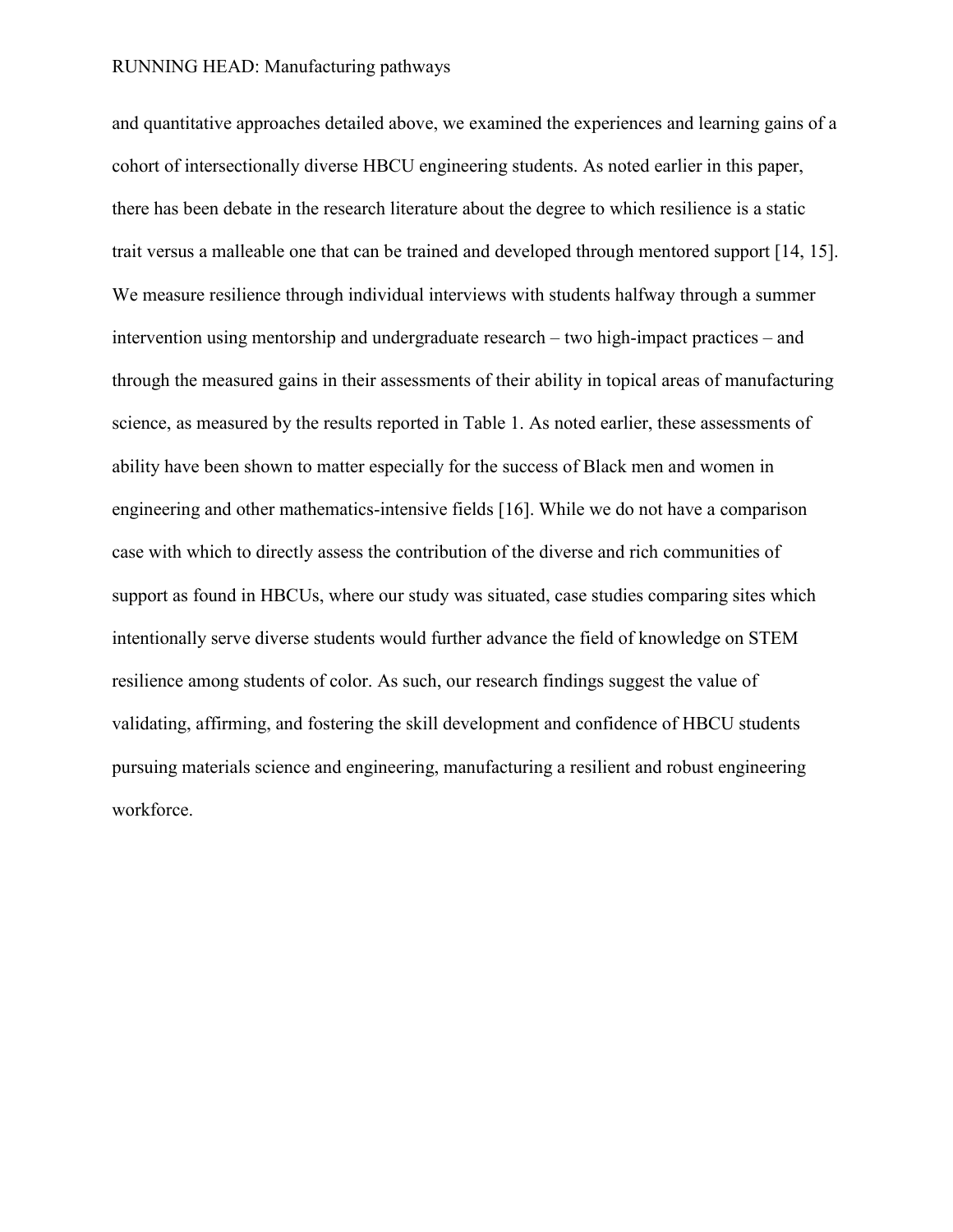|                                | Pre-Test |      | Post-Test      |      |                  |                  |             |
|--------------------------------|----------|------|----------------|------|------------------|------------------|-------------|
|                                | M        | SD   | $\overline{M}$ | SD   | $\boldsymbol{t}$ | $\boldsymbol{p}$ | Cohen's $d$ |
| T1. Tool and Equipment         | 7.91     | 2.55 | 8.64           | 1.43 | 0.71             | .09              | 0.49        |
| Selection                      |          |      |                |      |                  |                  |             |
| T2. Power Systems Mechanics    | 7.30     | 2.54 | 8.00           | 2.75 | $-2.69$          | .01              | 0.58        |
| T3. Inspection Test Validation | 7.91     | 2.63 | 8.37           | 2.16 | $-1.61$          | .06              | 0.65        |
| T4. Fabrication Processes      | 7.19     | 2.36 | 8.73           | 1.01 | $-2.42$          | .02              | 0.04        |
| T5. CAD Application            | 7.91     | 2.67 | 8.46           | 2.66 | $-2.21$          | .03              | 0.63        |
| T6. Simulation Engineering     | 7.64     | 2.62 | 8.82           | 1.33 | $-2.20$          | .03              | 0.29        |

## *Table 1.* **Student Self-Assessment at Start (Pre-Test) and End (Post-Test) of Summer Intervention**

• T# - Topic Area of Interest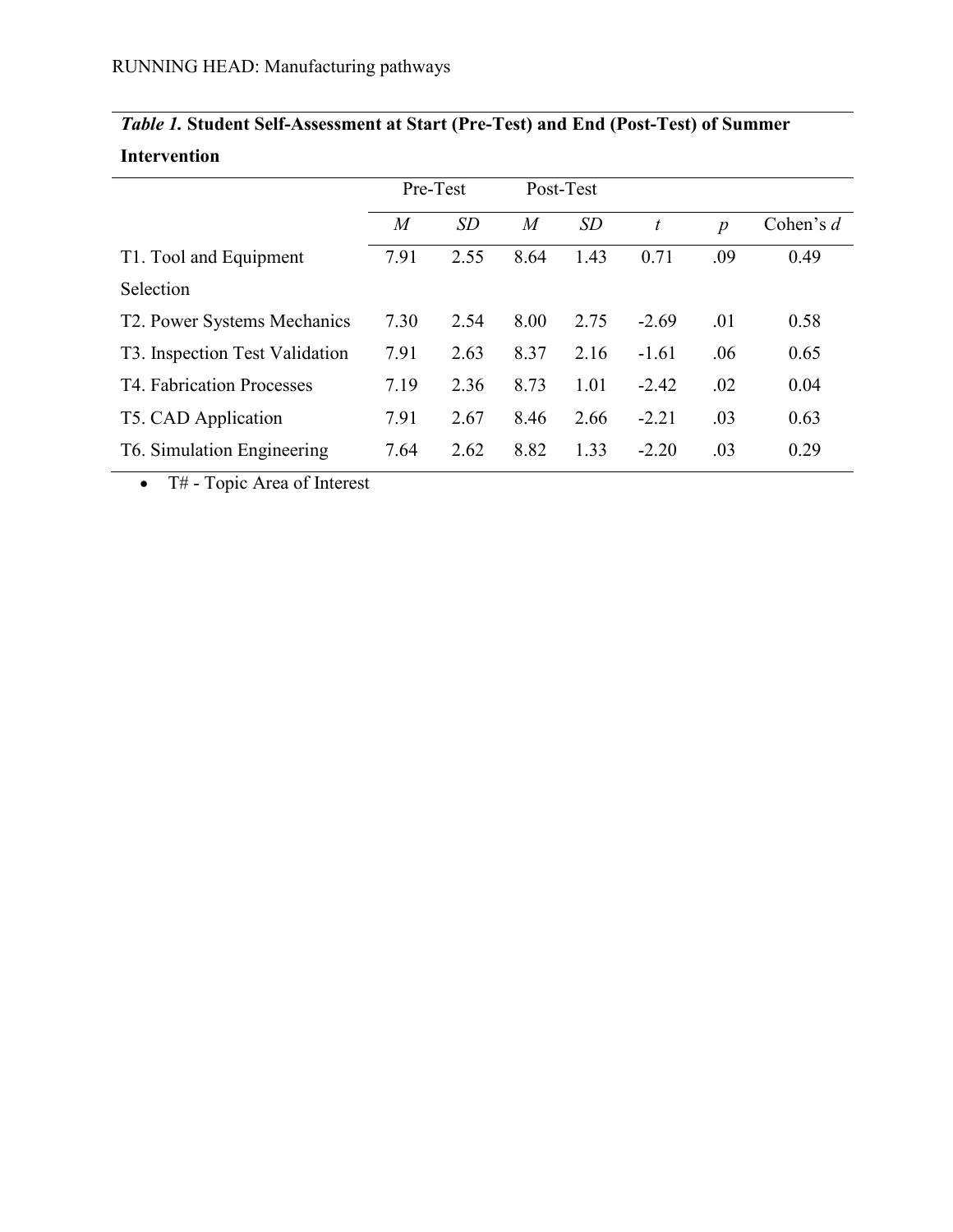### References

- <span id="page-13-0"></span>[1] L. Perez-Felkner, "EDITORIAL: Surpassing STEM's Gender Limitations: Structures, Interventions, and Systems Change," *International Journal of Gender, Science and Technology,* vol. 11, no. 3, pp. 1-4, 2020-01-31.
- <span id="page-13-1"></span>[2] L. Perez-Felkner, "Conceptualizing the Field: Higher Education Research on the STEM Gender Gap," *New Directions for Institutional Research,* vol. 179, pp. 11-26, 2018.
- <span id="page-13-2"></span>[3] K. A. Scott and S. Elliott, "STEM Diversity and Inclusion Efforts for Women of Color: A Critique of the New Labor System," *International Journal of Gender, Science and Technology,* vol. 11, no. 3, p. 9, 2020-01-31.
- <span id="page-13-3"></span>[4] A. L. Pawley, "Shift the default in "broadening participation" in STEM equity research," *International Journal of Gender, Science and Technology,* vol. 11, no. 3, p. 9, 2020-01- 31.
- <span id="page-13-4"></span>[5] S. Margaret, M.-D. Micah, O. O. David, and I. O. Okenwa, "NSF-Retaining Engineers through Research Entrepreneurship and Advanced–Materials Training (RETREAT)," in *American Society for Engineering Education*, Indianapolis, Indiana: ASEE Conferences.
- <span id="page-13-5"></span>[6] E. O. McGee and W. H. Robinson, "Diversifying STEM: Multidisciplinary Perspectives on Race and Gender." New Brunswick, NJ: Rutgers University Press, 2020.
- <span id="page-13-6"></span>[7] L. W. Perna *et al.*, "The Contribution of HBCUs to the Preparation of African American Women for STEM Careers: A Case Study," (in English), *Research in Higher Education,*  vol. 50, no. 1, pp. 1-23, 2009/02/01.
- <span id="page-13-7"></span>[8] R. T. Palmer, D. C. Maramba, and M. Gasman, "Fostering Success of Ethnic and Racial Minorities in STEM: The Role of Minority Serving Institutions." Routledge, 2013.
- <span id="page-13-8"></span>[9] E. O. McGee and D. B. Martin, ""You Would Not Believe What I Have to Go Through to Prove My Intellectual Value!": Stereotype Management Among Academically Successful Black Mathematics and Engineering Students," *American Educational Research Journal,*  October 21, 2011.
- <span id="page-13-9"></span>[10] C. S. Clauss-Ehlers, "Sociocultural factors, resilience, and coping: Support for a culturally sensitive measure of resilience," *Journal of Applied Developmental Psychology,* vol. 29, no. 3, pp. 197-212, 2008.
- [11] C. O'Connor, "Black Women Beating the Odds From One Generation to the Next: How the Changing Dynamics of Constraint and Opportunity Affect the Process of Educational Resilience," *American Educational Research Journal,* vol. 39, no. 4, pp. 855-903, December 21, 2002.
- [12] E. O. McGee and L. Bentley, "The Troubled Success of Black Women in STEM," *Cognition and Instruction,* vol. 35, no. 4, pp. 265-289, 2017/10/02.
- <span id="page-13-10"></span>[13] M. V. Izzo, A. Murray, S. Priest, and B. McArrell, "Using Student Learning Communities to Recruit STEM Students with Disabilities," *Journal of Postsecondary Education and Disability,* vol. 24, no. 4, pp. 301-316, 2011.
- <span id="page-13-11"></span>[14] J. A. Schmidt and L. Shumow, "Testing a mindset intervention as a resilience factor among Latino/a students in science," *Journal of Latinos and Education,* pp. 1-17, 2018.
- <span id="page-13-12"></span>[15] D. S. Yeager and C. S. Dweck, "Mindsets That Promote Resilience: When Students Believe That Personal Characteristics Can Be Developed," *Educational Psychologist,*  vol. 47, no. 4, pp. 302-314, 2012/10/01.